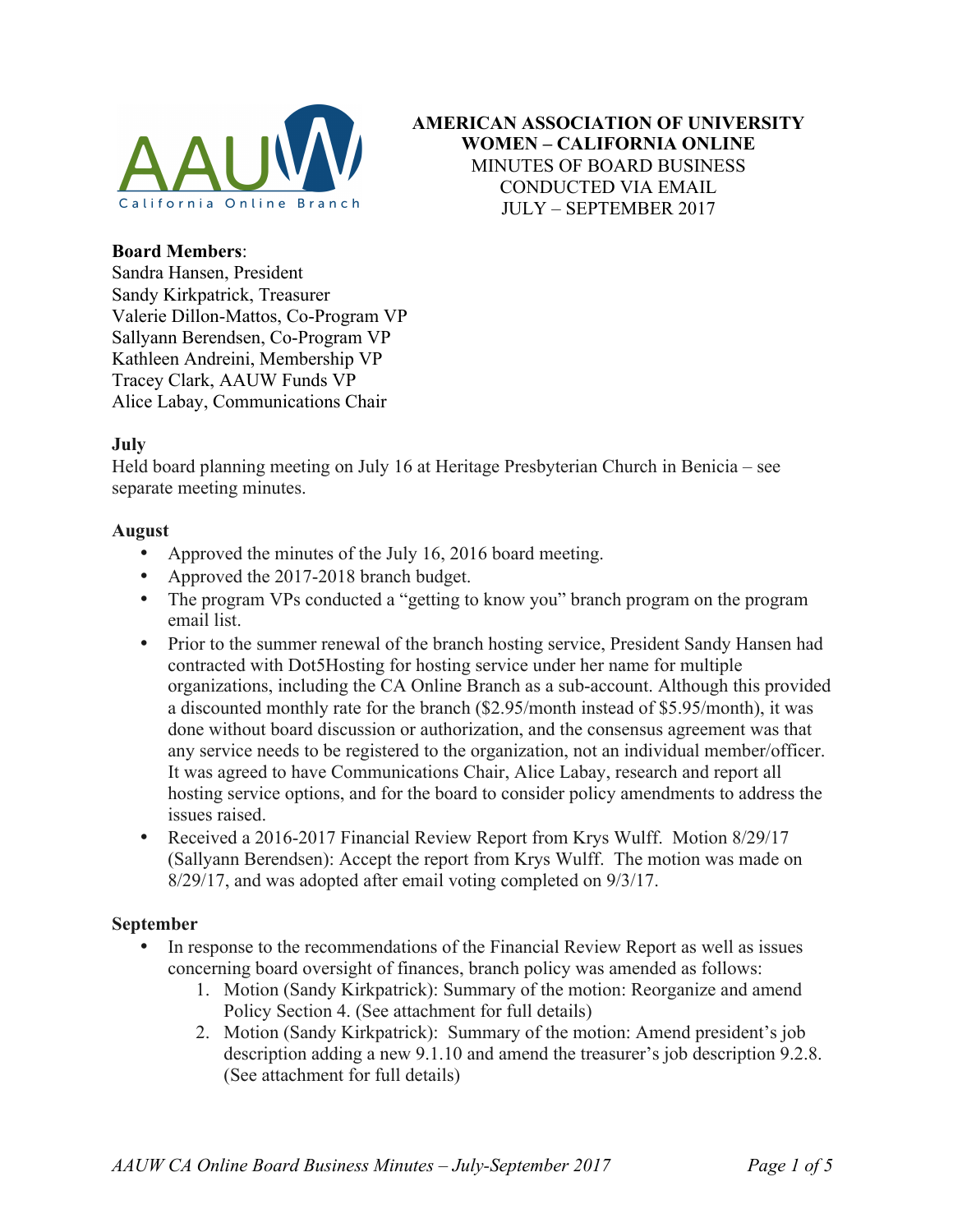- 3. Motion (Sandy Kirkpatrick): Summary of the motion: Amend the treasurer's job description sub-sections 9.2.2 and 9.2.4. (See attachment for full details) All three motions were made on 9/6/17, and were adopted after email voting was completed on 9/16/17.
- Following up on the discussion from August (see  $4<sup>th</sup>$  item listed under August), the board accepted the recommendation of Communications Chair, Alice Labay, to maintain the branch hosting service with Dot5Hosting. Dot5Hosting confirmed it is not possible to transfer the branch's sub-account under Sandy Hansen's name to a new branch account, so it was agreed that the branch would provide pro-rated reimbursement to Sandy for the months the branch used the hosting service under her sub-account, but would immediately open a new hosting service with Dot5Hosting under the branch's name. The new branch hosting service account was opened September 19, and required the branch to pay 24 months of hosting service (at \$5.95/month) in advance for a total of \$142.80.

Signed, Sandy Kirkpatrick Attachment: Motions to Amend Policy – September 2017

*Minutes approved October 26, 2017-SK*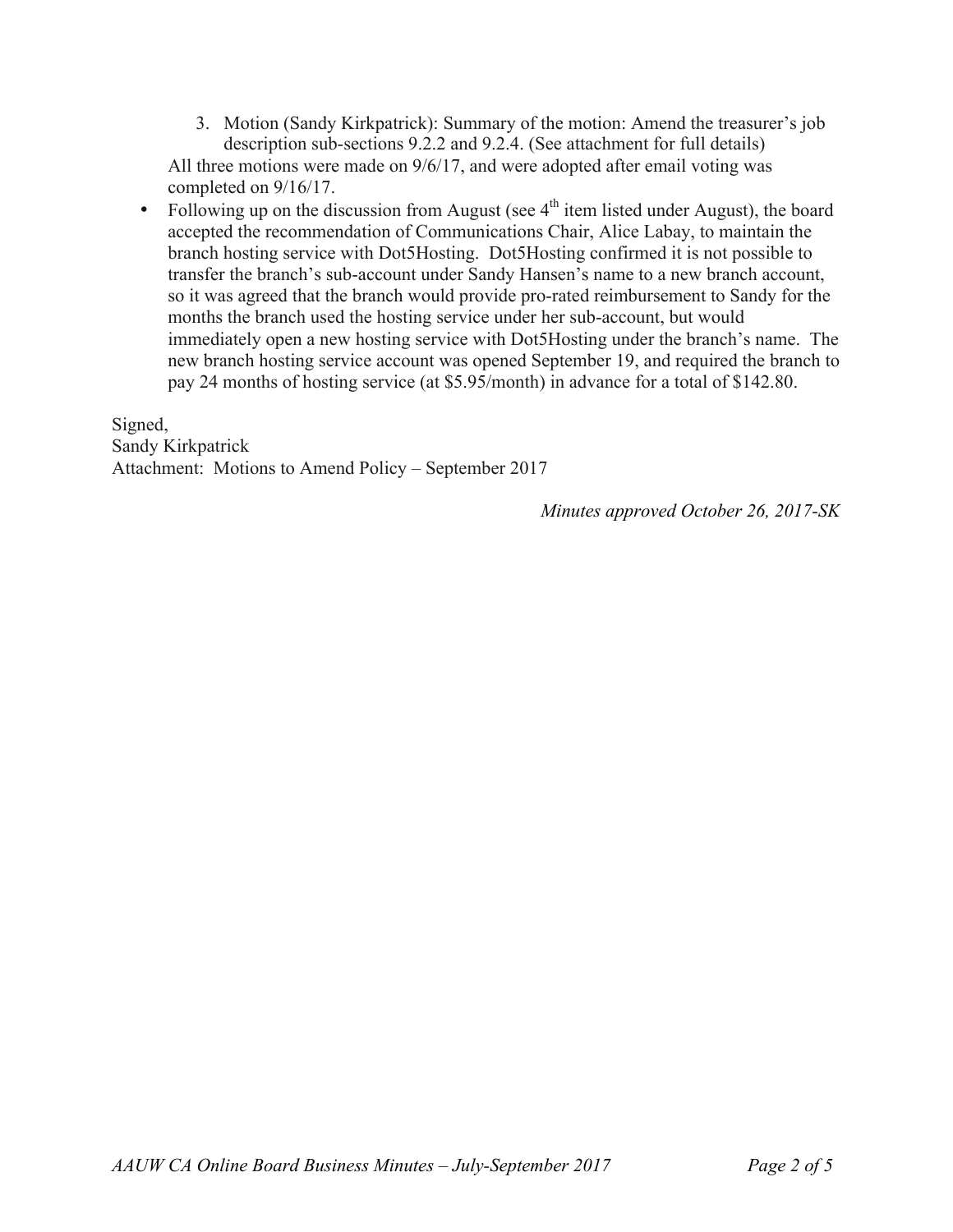# **PROPOSED POLICY AMENDMENTS - September 2017**

Proposed new language shown in red and deletions shown in highlighted strike-through.

**MOTION # 1:** Amend Policy Section 4, reorganizing the sub-sections as follows:

### **4. Finance**

# 4.1. Bank Account. There shall be three signers for the branch bank account: the branch treasurer, president, and membership vice president.

4.2. Financial Review. Branch financial records must be reviewed annually to ensure that record keeping is orderly, accurate and up-to-date. The incoming president will appoint a financial reviewer who is familiar with financial record keeping and has knowledge of accounting procedures. No member shall serve as financial reviewer for more than two consecutive years. The financial reviewer shall submit a report to the board by the end of August.

# 4.3. Budget.

4.3.1. Approving the Budget. The board must approve a branch budget no later than September (See bylaws, Article XIII, Section 3). Once the board has approved the branch budget, it must be posted on the branch website within 15 days, and all branch members notified via the branch email list or newsletter. In preparing the budget, the board takes into account:

- 4.3.1.1. Fiscal health of the branch and all branch fiscal obligations as specified in branch bylaws and policies.
- 4.3.1.2. Realistic estimates of expected income.
- 4.3.1.3. Past budgets and year-end financial reports.
- 4.3.1.4. Branch goals in setting funding priorities.

4.3.2. Reserve. A permanent reserve shall be an amount established by the board at 25 percent of the preceding year's net dues income (not including state and AAUW dues income). At no time shall the reserve fall below this base amount. Should the base amount fall below 25 percent, an amount sufficient to bring the reserve up to base level shall be a budget item in the next year's budget.

4.3.3. Convention Expenses. The branch budget will include an appropriate amount to reimburse some of the expenses of the branch president-elect for registration, travel, hotel and meals to attend the AAUW CA or national AAUW convention. If the president-elect cannot attend, the board may allocate convention reimbursement funds to another board officer. If no board officer can attend, the board may allocate the funds to any branch member to assist them in attending convention, giving highest priority to first-time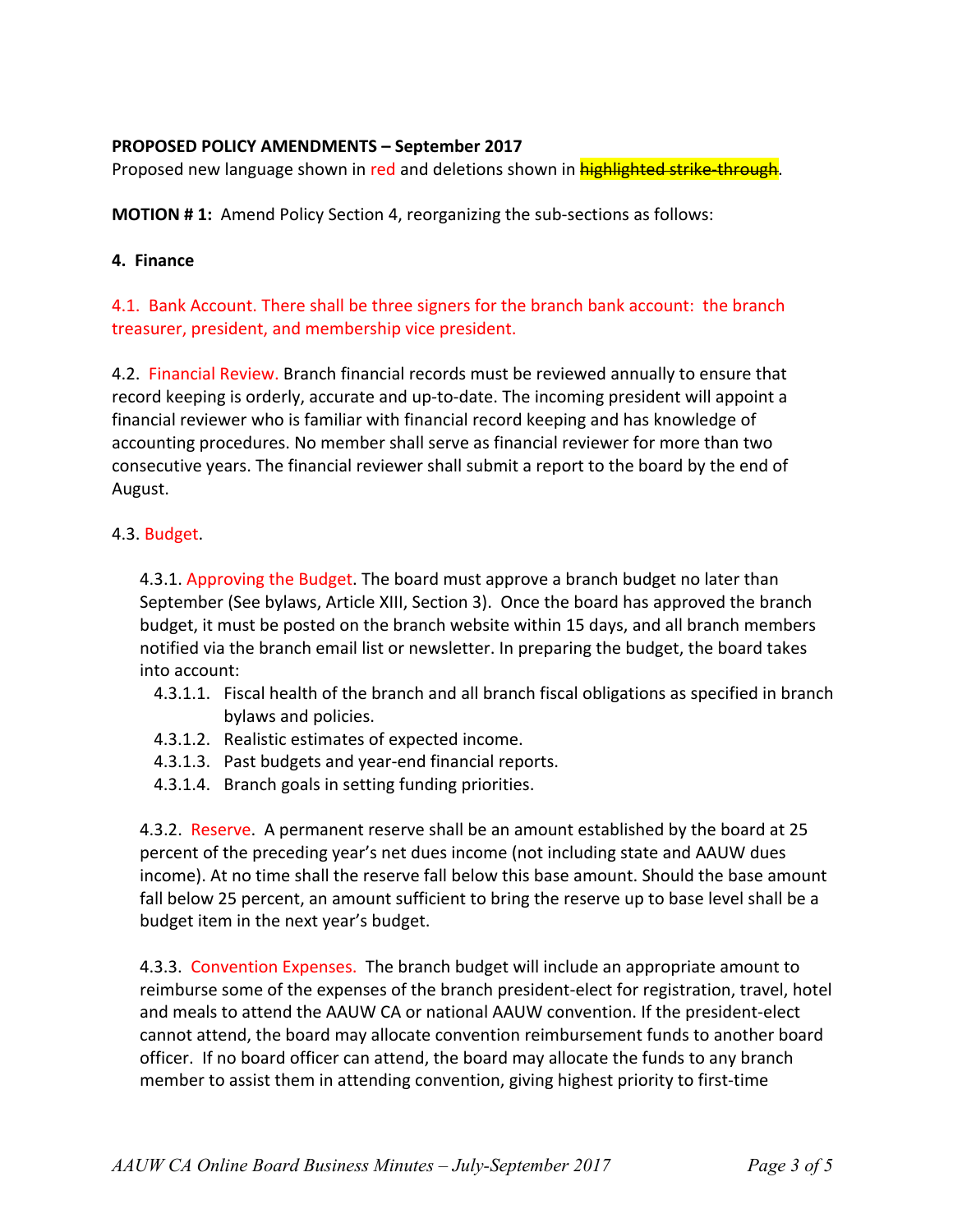convention attendees. Any branch member receiving convention reimbursement is expected to provide a full convention report to all branch members.

4.3.4. President's Gift. The branch budget will include funds for a president's gift. The gift will be:

- 4.3.4.1. Past-president's pin from the Napa Branch (sales of which contribute to AAUW Funds), or:
- 4.3.4.2. If the president already owns this pin, the amount budgeted for the pin will be offered as the president's choice of either a gift from the AAUW store or, if the branch's convention budget did not cover all expenses, additional convention reimbursement.

4.3.5. AAUW Funds Assessment. The AAUW CA assessment for AAUW Funds will be allotted from the branch budget<del>, not the funds raised separately in the AAUW Funds bank account</del>.

4.4. Payment and Reimbursement.

4.4.1. The treasurer shall pay all bills by the due date or within 30 days.

4.4.2. Vouchers requesting reimbursement should be submitted to the treasurer within 30 days of the date the expense was incurred with the exception of telephone expenses, which may be accumulated over several months if the total expense is under \$25.

4.4.3. Receipts must accompany the voucher. IRS requires receipts for all individual items exceeding \$25.

4.4.4. Most programs are email list discussions or blog postings. If a guest speaker is invited to participate in the program email discussion, the speaker must agree to participate at no charge.

4.4.5. Any expenditure over budget requires board approval, with the exception of nonnegotiable obligations to AAUW CA or national AAUW.

4.4.6. No member may engage in a contract on behalf of the branch without prior board approval. The treasurer shall notify the board whenever an existing contract is approaching its auto-renewal date, allowing the board to consider alternatives before the renewal date.

\*\*\*\*\*\*\*\*\*\*\*\*\*\*\*\*\*\*\*\*\*\*\*\*\*\*\*\*\*\*\*\*\*\*\*\*\*\*\*\*\*\*\*\*\*\*\*\*\*\*\*\*\*\*\*\*\*\*\*\*\*\*\*\*\*\*\*\*\*\*\*\*\*\*\*

**MOTION #2:** Amend President's Job Description, adding a new sub-section: 9.1.10. In July appoints a financial reviewer to prepare a report of the previous fiscal year's finances for board review by the end of August. (See Section 4). AND Amend Treasurer's Job Description: